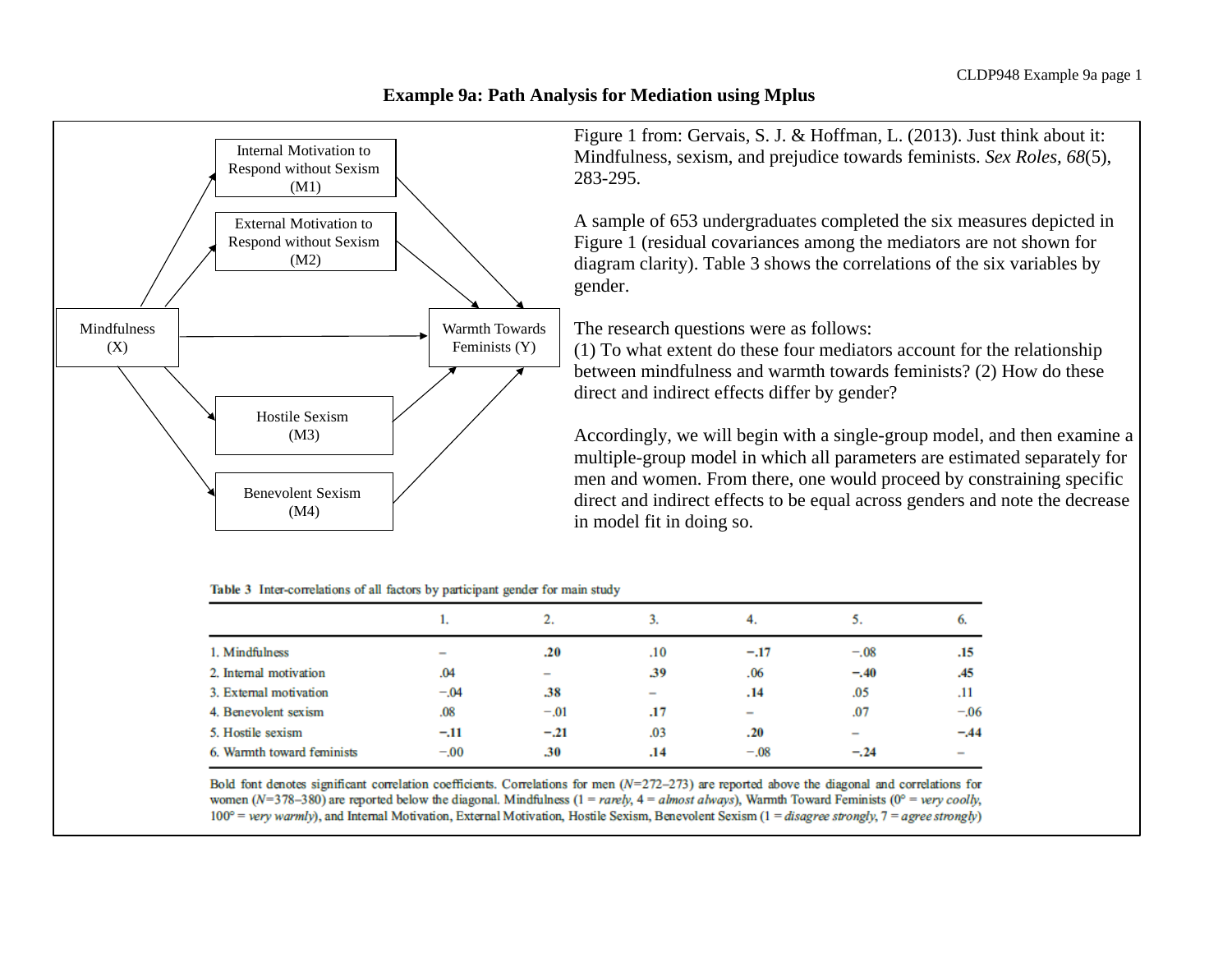## **Single-Group Path Model**

| FILE IS Mindfull Example.csv;<br>27<br>DATA:<br>Number of Free Parameters<br><b>VARIABLE:</b><br>! Names of all variables in data set<br>Loglikelihood<br>NAMES ARE pin1 SexMW age Mind1 Mind2 Hostile Benev Intern<br>H0 Value<br>$-5410.773$<br>Extern NonTrado Career Fem WomMov;<br>H1 Value<br>$-5410.773$<br>! Names of all variables in model<br>USEVARIABLES ARE Intern Extern Hostile Benev Mind1C NonTrad;<br>Information Criteria<br>MISSING ARE ALL(-999); ! Missing data indicator<br>Akaike (AIC)<br>10875.545<br>IDVARIABLE IS pin1; : ID variable indicator<br>Bayesian (BIC)<br>10996.548<br>DEFINE:<br>Sample-Size Adjusted BIC<br>10910.823<br>! Center mindfulness at 2 (out of 1 to 4)<br>$(n* = (n + 2) / 24)$<br>$Mind1C = Mind1 - 2;$<br>! Mean of feminists and womens' movement<br>Chi-Square Test of Model Fit<br>NonTrad = $(Fem + WomMov) / 2;$<br>Value<br>0.000<br>Degrees of Freedom<br>0<br><b>ANALYSIS:</b><br>! For path models<br>0.0000<br>TYPE IS GENERAL;<br>P-Value<br>! Regular ML for bootstrapping<br>ESTIMATOR IS ML;<br>!BOOTSTRAP IS 1000; ! Boot for indirect effects<br>RMSEA (Root Mean Square Error Of Approximation)<br>! Standardized solution<br><b>OUTPUT:</b><br>STDYX;<br>Estimate<br>0.000<br>!CINTERVAL(BCBOOTSTRAP); ! CIs for indirect effects<br>90 Percent C.I.<br>0.000 0.000<br>Probability RMSEA <= .05<br>0.000<br>! Model code: ON = Y ON X, WITH = correlation<br>! Labels can be used to name constraints between groups<br>CFI/TLI<br><b>MODEL:</b><br>CFI<br>1.000<br>! Bring X into the likelihood by estimating its mean, variance<br>TLI<br>1.000<br>[Mind1C] $(Xint);$ Mind1C $(Xvar);$<br>! Intercepts and residual variances for other variables<br>Chi-Square Test of Model Fit for the Baseline Model<br>[Intern Extern Hostile Benev NonTrad] (Mlint M2int M3int M4int Yint);<br>Value<br>439.601<br>Intern Extern Hostile Benev NonTrad (M1var M2var M3var M4var Yvar);<br>Degrees of Freedom<br>15<br>0.0000<br>! Direct Mind1C --> NonTrad<br>P-Value<br>NonTrad ON Mind1C (XtoY);<br>! Left side of model<br>SRMR (Standardized Root Mean Square Residual)<br>Intern ON Mind1C (XtoM1);<br>0.000<br>Value<br>Extern ON Mind1C (XtoM2);<br>Hostile ON Mind1C (XtoM3);<br>ON Mind1C (XtoM4);<br>Benev<br>Note that H0=H1, meaning that the model is<br>Right side of model<br>just-identified (and thus fits perfectly).<br>NonTrad ON Intern (M1toY);<br>NonTrad ON Extern (M2toY);<br>NonTrad ON Hostile (M3toY);<br>NonTrad ON Benev (M4toY);<br>! Residual covariances among mediator variables<br>Intern Extern Hostile Benev WITH Intern Extern Hostile Benev (Cov1-Cov6);<br>! Testing indirect effects<br>MODEL CONSTRAINT:<br>NEW (XtoM1toY XtoM2toY XtoM3toY XtoM4toY);<br>XtoM1toY = XtoM1*M1toY;<br>$X$ toM2toY = $X$ toM2*M2toY;<br>$X$ toM3toY = $X$ toM3*M3toY;<br>$X$ toM4toY = $X$ toM4*M4toY; | TITLE: Example 9a Single-Group Path Model | MODEL FIT INFORMATION |  |
|---------------------------------------------------------------------------------------------------------------------------------------------------------------------------------------------------------------------------------------------------------------------------------------------------------------------------------------------------------------------------------------------------------------------------------------------------------------------------------------------------------------------------------------------------------------------------------------------------------------------------------------------------------------------------------------------------------------------------------------------------------------------------------------------------------------------------------------------------------------------------------------------------------------------------------------------------------------------------------------------------------------------------------------------------------------------------------------------------------------------------------------------------------------------------------------------------------------------------------------------------------------------------------------------------------------------------------------------------------------------------------------------------------------------------------------------------------------------------------------------------------------------------------------------------------------------------------------------------------------------------------------------------------------------------------------------------------------------------------------------------------------------------------------------------------------------------------------------------------------------------------------------------------------------------------------------------------------------------------------------------------------------------------------------------------------------------------------------------------------------------------------------------------------------------------------------------------------------------------------------------------------------------------------------------------------------------------------------------------------------------------------------------------------------------------------------------------------------------------------------------------------------------------------------------------------------------------------------------------------------------------------------------------------------------------------------------------------------------------------------------------------------------------------------------------------------------------------------------------------------------------------------------|-------------------------------------------|-----------------------|--|
|                                                                                                                                                                                                                                                                                                                                                                                                                                                                                                                                                                                                                                                                                                                                                                                                                                                                                                                                                                                                                                                                                                                                                                                                                                                                                                                                                                                                                                                                                                                                                                                                                                                                                                                                                                                                                                                                                                                                                                                                                                                                                                                                                                                                                                                                                                                                                                                                                                                                                                                                                                                                                                                                                                                                                                                                                                                                                                   |                                           |                       |  |
|                                                                                                                                                                                                                                                                                                                                                                                                                                                                                                                                                                                                                                                                                                                                                                                                                                                                                                                                                                                                                                                                                                                                                                                                                                                                                                                                                                                                                                                                                                                                                                                                                                                                                                                                                                                                                                                                                                                                                                                                                                                                                                                                                                                                                                                                                                                                                                                                                                                                                                                                                                                                                                                                                                                                                                                                                                                                                                   |                                           |                       |  |
|                                                                                                                                                                                                                                                                                                                                                                                                                                                                                                                                                                                                                                                                                                                                                                                                                                                                                                                                                                                                                                                                                                                                                                                                                                                                                                                                                                                                                                                                                                                                                                                                                                                                                                                                                                                                                                                                                                                                                                                                                                                                                                                                                                                                                                                                                                                                                                                                                                                                                                                                                                                                                                                                                                                                                                                                                                                                                                   |                                           |                       |  |
|                                                                                                                                                                                                                                                                                                                                                                                                                                                                                                                                                                                                                                                                                                                                                                                                                                                                                                                                                                                                                                                                                                                                                                                                                                                                                                                                                                                                                                                                                                                                                                                                                                                                                                                                                                                                                                                                                                                                                                                                                                                                                                                                                                                                                                                                                                                                                                                                                                                                                                                                                                                                                                                                                                                                                                                                                                                                                                   |                                           |                       |  |
|                                                                                                                                                                                                                                                                                                                                                                                                                                                                                                                                                                                                                                                                                                                                                                                                                                                                                                                                                                                                                                                                                                                                                                                                                                                                                                                                                                                                                                                                                                                                                                                                                                                                                                                                                                                                                                                                                                                                                                                                                                                                                                                                                                                                                                                                                                                                                                                                                                                                                                                                                                                                                                                                                                                                                                                                                                                                                                   |                                           |                       |  |
|                                                                                                                                                                                                                                                                                                                                                                                                                                                                                                                                                                                                                                                                                                                                                                                                                                                                                                                                                                                                                                                                                                                                                                                                                                                                                                                                                                                                                                                                                                                                                                                                                                                                                                                                                                                                                                                                                                                                                                                                                                                                                                                                                                                                                                                                                                                                                                                                                                                                                                                                                                                                                                                                                                                                                                                                                                                                                                   |                                           |                       |  |
|                                                                                                                                                                                                                                                                                                                                                                                                                                                                                                                                                                                                                                                                                                                                                                                                                                                                                                                                                                                                                                                                                                                                                                                                                                                                                                                                                                                                                                                                                                                                                                                                                                                                                                                                                                                                                                                                                                                                                                                                                                                                                                                                                                                                                                                                                                                                                                                                                                                                                                                                                                                                                                                                                                                                                                                                                                                                                                   |                                           |                       |  |
|                                                                                                                                                                                                                                                                                                                                                                                                                                                                                                                                                                                                                                                                                                                                                                                                                                                                                                                                                                                                                                                                                                                                                                                                                                                                                                                                                                                                                                                                                                                                                                                                                                                                                                                                                                                                                                                                                                                                                                                                                                                                                                                                                                                                                                                                                                                                                                                                                                                                                                                                                                                                                                                                                                                                                                                                                                                                                                   |                                           |                       |  |
|                                                                                                                                                                                                                                                                                                                                                                                                                                                                                                                                                                                                                                                                                                                                                                                                                                                                                                                                                                                                                                                                                                                                                                                                                                                                                                                                                                                                                                                                                                                                                                                                                                                                                                                                                                                                                                                                                                                                                                                                                                                                                                                                                                                                                                                                                                                                                                                                                                                                                                                                                                                                                                                                                                                                                                                                                                                                                                   |                                           |                       |  |
|                                                                                                                                                                                                                                                                                                                                                                                                                                                                                                                                                                                                                                                                                                                                                                                                                                                                                                                                                                                                                                                                                                                                                                                                                                                                                                                                                                                                                                                                                                                                                                                                                                                                                                                                                                                                                                                                                                                                                                                                                                                                                                                                                                                                                                                                                                                                                                                                                                                                                                                                                                                                                                                                                                                                                                                                                                                                                                   |                                           |                       |  |
|                                                                                                                                                                                                                                                                                                                                                                                                                                                                                                                                                                                                                                                                                                                                                                                                                                                                                                                                                                                                                                                                                                                                                                                                                                                                                                                                                                                                                                                                                                                                                                                                                                                                                                                                                                                                                                                                                                                                                                                                                                                                                                                                                                                                                                                                                                                                                                                                                                                                                                                                                                                                                                                                                                                                                                                                                                                                                                   |                                           |                       |  |
|                                                                                                                                                                                                                                                                                                                                                                                                                                                                                                                                                                                                                                                                                                                                                                                                                                                                                                                                                                                                                                                                                                                                                                                                                                                                                                                                                                                                                                                                                                                                                                                                                                                                                                                                                                                                                                                                                                                                                                                                                                                                                                                                                                                                                                                                                                                                                                                                                                                                                                                                                                                                                                                                                                                                                                                                                                                                                                   |                                           |                       |  |
|                                                                                                                                                                                                                                                                                                                                                                                                                                                                                                                                                                                                                                                                                                                                                                                                                                                                                                                                                                                                                                                                                                                                                                                                                                                                                                                                                                                                                                                                                                                                                                                                                                                                                                                                                                                                                                                                                                                                                                                                                                                                                                                                                                                                                                                                                                                                                                                                                                                                                                                                                                                                                                                                                                                                                                                                                                                                                                   |                                           |                       |  |
|                                                                                                                                                                                                                                                                                                                                                                                                                                                                                                                                                                                                                                                                                                                                                                                                                                                                                                                                                                                                                                                                                                                                                                                                                                                                                                                                                                                                                                                                                                                                                                                                                                                                                                                                                                                                                                                                                                                                                                                                                                                                                                                                                                                                                                                                                                                                                                                                                                                                                                                                                                                                                                                                                                                                                                                                                                                                                                   |                                           |                       |  |
|                                                                                                                                                                                                                                                                                                                                                                                                                                                                                                                                                                                                                                                                                                                                                                                                                                                                                                                                                                                                                                                                                                                                                                                                                                                                                                                                                                                                                                                                                                                                                                                                                                                                                                                                                                                                                                                                                                                                                                                                                                                                                                                                                                                                                                                                                                                                                                                                                                                                                                                                                                                                                                                                                                                                                                                                                                                                                                   |                                           |                       |  |
|                                                                                                                                                                                                                                                                                                                                                                                                                                                                                                                                                                                                                                                                                                                                                                                                                                                                                                                                                                                                                                                                                                                                                                                                                                                                                                                                                                                                                                                                                                                                                                                                                                                                                                                                                                                                                                                                                                                                                                                                                                                                                                                                                                                                                                                                                                                                                                                                                                                                                                                                                                                                                                                                                                                                                                                                                                                                                                   |                                           |                       |  |
|                                                                                                                                                                                                                                                                                                                                                                                                                                                                                                                                                                                                                                                                                                                                                                                                                                                                                                                                                                                                                                                                                                                                                                                                                                                                                                                                                                                                                                                                                                                                                                                                                                                                                                                                                                                                                                                                                                                                                                                                                                                                                                                                                                                                                                                                                                                                                                                                                                                                                                                                                                                                                                                                                                                                                                                                                                                                                                   |                                           |                       |  |
|                                                                                                                                                                                                                                                                                                                                                                                                                                                                                                                                                                                                                                                                                                                                                                                                                                                                                                                                                                                                                                                                                                                                                                                                                                                                                                                                                                                                                                                                                                                                                                                                                                                                                                                                                                                                                                                                                                                                                                                                                                                                                                                                                                                                                                                                                                                                                                                                                                                                                                                                                                                                                                                                                                                                                                                                                                                                                                   |                                           |                       |  |
|                                                                                                                                                                                                                                                                                                                                                                                                                                                                                                                                                                                                                                                                                                                                                                                                                                                                                                                                                                                                                                                                                                                                                                                                                                                                                                                                                                                                                                                                                                                                                                                                                                                                                                                                                                                                                                                                                                                                                                                                                                                                                                                                                                                                                                                                                                                                                                                                                                                                                                                                                                                                                                                                                                                                                                                                                                                                                                   |                                           |                       |  |
|                                                                                                                                                                                                                                                                                                                                                                                                                                                                                                                                                                                                                                                                                                                                                                                                                                                                                                                                                                                                                                                                                                                                                                                                                                                                                                                                                                                                                                                                                                                                                                                                                                                                                                                                                                                                                                                                                                                                                                                                                                                                                                                                                                                                                                                                                                                                                                                                                                                                                                                                                                                                                                                                                                                                                                                                                                                                                                   |                                           |                       |  |
|                                                                                                                                                                                                                                                                                                                                                                                                                                                                                                                                                                                                                                                                                                                                                                                                                                                                                                                                                                                                                                                                                                                                                                                                                                                                                                                                                                                                                                                                                                                                                                                                                                                                                                                                                                                                                                                                                                                                                                                                                                                                                                                                                                                                                                                                                                                                                                                                                                                                                                                                                                                                                                                                                                                                                                                                                                                                                                   |                                           |                       |  |
|                                                                                                                                                                                                                                                                                                                                                                                                                                                                                                                                                                                                                                                                                                                                                                                                                                                                                                                                                                                                                                                                                                                                                                                                                                                                                                                                                                                                                                                                                                                                                                                                                                                                                                                                                                                                                                                                                                                                                                                                                                                                                                                                                                                                                                                                                                                                                                                                                                                                                                                                                                                                                                                                                                                                                                                                                                                                                                   |                                           |                       |  |
|                                                                                                                                                                                                                                                                                                                                                                                                                                                                                                                                                                                                                                                                                                                                                                                                                                                                                                                                                                                                                                                                                                                                                                                                                                                                                                                                                                                                                                                                                                                                                                                                                                                                                                                                                                                                                                                                                                                                                                                                                                                                                                                                                                                                                                                                                                                                                                                                                                                                                                                                                                                                                                                                                                                                                                                                                                                                                                   |                                           |                       |  |
|                                                                                                                                                                                                                                                                                                                                                                                                                                                                                                                                                                                                                                                                                                                                                                                                                                                                                                                                                                                                                                                                                                                                                                                                                                                                                                                                                                                                                                                                                                                                                                                                                                                                                                                                                                                                                                                                                                                                                                                                                                                                                                                                                                                                                                                                                                                                                                                                                                                                                                                                                                                                                                                                                                                                                                                                                                                                                                   |                                           |                       |  |
|                                                                                                                                                                                                                                                                                                                                                                                                                                                                                                                                                                                                                                                                                                                                                                                                                                                                                                                                                                                                                                                                                                                                                                                                                                                                                                                                                                                                                                                                                                                                                                                                                                                                                                                                                                                                                                                                                                                                                                                                                                                                                                                                                                                                                                                                                                                                                                                                                                                                                                                                                                                                                                                                                                                                                                                                                                                                                                   |                                           |                       |  |
|                                                                                                                                                                                                                                                                                                                                                                                                                                                                                                                                                                                                                                                                                                                                                                                                                                                                                                                                                                                                                                                                                                                                                                                                                                                                                                                                                                                                                                                                                                                                                                                                                                                                                                                                                                                                                                                                                                                                                                                                                                                                                                                                                                                                                                                                                                                                                                                                                                                                                                                                                                                                                                                                                                                                                                                                                                                                                                   |                                           |                       |  |
|                                                                                                                                                                                                                                                                                                                                                                                                                                                                                                                                                                                                                                                                                                                                                                                                                                                                                                                                                                                                                                                                                                                                                                                                                                                                                                                                                                                                                                                                                                                                                                                                                                                                                                                                                                                                                                                                                                                                                                                                                                                                                                                                                                                                                                                                                                                                                                                                                                                                                                                                                                                                                                                                                                                                                                                                                                                                                                   |                                           |                       |  |
|                                                                                                                                                                                                                                                                                                                                                                                                                                                                                                                                                                                                                                                                                                                                                                                                                                                                                                                                                                                                                                                                                                                                                                                                                                                                                                                                                                                                                                                                                                                                                                                                                                                                                                                                                                                                                                                                                                                                                                                                                                                                                                                                                                                                                                                                                                                                                                                                                                                                                                                                                                                                                                                                                                                                                                                                                                                                                                   |                                           |                       |  |
|                                                                                                                                                                                                                                                                                                                                                                                                                                                                                                                                                                                                                                                                                                                                                                                                                                                                                                                                                                                                                                                                                                                                                                                                                                                                                                                                                                                                                                                                                                                                                                                                                                                                                                                                                                                                                                                                                                                                                                                                                                                                                                                                                                                                                                                                                                                                                                                                                                                                                                                                                                                                                                                                                                                                                                                                                                                                                                   |                                           |                       |  |
|                                                                                                                                                                                                                                                                                                                                                                                                                                                                                                                                                                                                                                                                                                                                                                                                                                                                                                                                                                                                                                                                                                                                                                                                                                                                                                                                                                                                                                                                                                                                                                                                                                                                                                                                                                                                                                                                                                                                                                                                                                                                                                                                                                                                                                                                                                                                                                                                                                                                                                                                                                                                                                                                                                                                                                                                                                                                                                   |                                           |                       |  |
|                                                                                                                                                                                                                                                                                                                                                                                                                                                                                                                                                                                                                                                                                                                                                                                                                                                                                                                                                                                                                                                                                                                                                                                                                                                                                                                                                                                                                                                                                                                                                                                                                                                                                                                                                                                                                                                                                                                                                                                                                                                                                                                                                                                                                                                                                                                                                                                                                                                                                                                                                                                                                                                                                                                                                                                                                                                                                                   |                                           |                       |  |
|                                                                                                                                                                                                                                                                                                                                                                                                                                                                                                                                                                                                                                                                                                                                                                                                                                                                                                                                                                                                                                                                                                                                                                                                                                                                                                                                                                                                                                                                                                                                                                                                                                                                                                                                                                                                                                                                                                                                                                                                                                                                                                                                                                                                                                                                                                                                                                                                                                                                                                                                                                                                                                                                                                                                                                                                                                                                                                   |                                           |                       |  |
|                                                                                                                                                                                                                                                                                                                                                                                                                                                                                                                                                                                                                                                                                                                                                                                                                                                                                                                                                                                                                                                                                                                                                                                                                                                                                                                                                                                                                                                                                                                                                                                                                                                                                                                                                                                                                                                                                                                                                                                                                                                                                                                                                                                                                                                                                                                                                                                                                                                                                                                                                                                                                                                                                                                                                                                                                                                                                                   |                                           |                       |  |
|                                                                                                                                                                                                                                                                                                                                                                                                                                                                                                                                                                                                                                                                                                                                                                                                                                                                                                                                                                                                                                                                                                                                                                                                                                                                                                                                                                                                                                                                                                                                                                                                                                                                                                                                                                                                                                                                                                                                                                                                                                                                                                                                                                                                                                                                                                                                                                                                                                                                                                                                                                                                                                                                                                                                                                                                                                                                                                   |                                           |                       |  |
|                                                                                                                                                                                                                                                                                                                                                                                                                                                                                                                                                                                                                                                                                                                                                                                                                                                                                                                                                                                                                                                                                                                                                                                                                                                                                                                                                                                                                                                                                                                                                                                                                                                                                                                                                                                                                                                                                                                                                                                                                                                                                                                                                                                                                                                                                                                                                                                                                                                                                                                                                                                                                                                                                                                                                                                                                                                                                                   |                                           |                       |  |
|                                                                                                                                                                                                                                                                                                                                                                                                                                                                                                                                                                                                                                                                                                                                                                                                                                                                                                                                                                                                                                                                                                                                                                                                                                                                                                                                                                                                                                                                                                                                                                                                                                                                                                                                                                                                                                                                                                                                                                                                                                                                                                                                                                                                                                                                                                                                                                                                                                                                                                                                                                                                                                                                                                                                                                                                                                                                                                   |                                           |                       |  |
|                                                                                                                                                                                                                                                                                                                                                                                                                                                                                                                                                                                                                                                                                                                                                                                                                                                                                                                                                                                                                                                                                                                                                                                                                                                                                                                                                                                                                                                                                                                                                                                                                                                                                                                                                                                                                                                                                                                                                                                                                                                                                                                                                                                                                                                                                                                                                                                                                                                                                                                                                                                                                                                                                                                                                                                                                                                                                                   |                                           |                       |  |
|                                                                                                                                                                                                                                                                                                                                                                                                                                                                                                                                                                                                                                                                                                                                                                                                                                                                                                                                                                                                                                                                                                                                                                                                                                                                                                                                                                                                                                                                                                                                                                                                                                                                                                                                                                                                                                                                                                                                                                                                                                                                                                                                                                                                                                                                                                                                                                                                                                                                                                                                                                                                                                                                                                                                                                                                                                                                                                   |                                           |                       |  |
|                                                                                                                                                                                                                                                                                                                                                                                                                                                                                                                                                                                                                                                                                                                                                                                                                                                                                                                                                                                                                                                                                                                                                                                                                                                                                                                                                                                                                                                                                                                                                                                                                                                                                                                                                                                                                                                                                                                                                                                                                                                                                                                                                                                                                                                                                                                                                                                                                                                                                                                                                                                                                                                                                                                                                                                                                                                                                                   |                                           |                       |  |
|                                                                                                                                                                                                                                                                                                                                                                                                                                                                                                                                                                                                                                                                                                                                                                                                                                                                                                                                                                                                                                                                                                                                                                                                                                                                                                                                                                                                                                                                                                                                                                                                                                                                                                                                                                                                                                                                                                                                                                                                                                                                                                                                                                                                                                                                                                                                                                                                                                                                                                                                                                                                                                                                                                                                                                                                                                                                                                   |                                           |                       |  |
|                                                                                                                                                                                                                                                                                                                                                                                                                                                                                                                                                                                                                                                                                                                                                                                                                                                                                                                                                                                                                                                                                                                                                                                                                                                                                                                                                                                                                                                                                                                                                                                                                                                                                                                                                                                                                                                                                                                                                                                                                                                                                                                                                                                                                                                                                                                                                                                                                                                                                                                                                                                                                                                                                                                                                                                                                                                                                                   |                                           |                       |  |
|                                                                                                                                                                                                                                                                                                                                                                                                                                                                                                                                                                                                                                                                                                                                                                                                                                                                                                                                                                                                                                                                                                                                                                                                                                                                                                                                                                                                                                                                                                                                                                                                                                                                                                                                                                                                                                                                                                                                                                                                                                                                                                                                                                                                                                                                                                                                                                                                                                                                                                                                                                                                                                                                                                                                                                                                                                                                                                   |                                           |                       |  |
|                                                                                                                                                                                                                                                                                                                                                                                                                                                                                                                                                                                                                                                                                                                                                                                                                                                                                                                                                                                                                                                                                                                                                                                                                                                                                                                                                                                                                                                                                                                                                                                                                                                                                                                                                                                                                                                                                                                                                                                                                                                                                                                                                                                                                                                                                                                                                                                                                                                                                                                                                                                                                                                                                                                                                                                                                                                                                                   |                                           |                       |  |
|                                                                                                                                                                                                                                                                                                                                                                                                                                                                                                                                                                                                                                                                                                                                                                                                                                                                                                                                                                                                                                                                                                                                                                                                                                                                                                                                                                                                                                                                                                                                                                                                                                                                                                                                                                                                                                                                                                                                                                                                                                                                                                                                                                                                                                                                                                                                                                                                                                                                                                                                                                                                                                                                                                                                                                                                                                                                                                   |                                           |                       |  |
|                                                                                                                                                                                                                                                                                                                                                                                                                                                                                                                                                                                                                                                                                                                                                                                                                                                                                                                                                                                                                                                                                                                                                                                                                                                                                                                                                                                                                                                                                                                                                                                                                                                                                                                                                                                                                                                                                                                                                                                                                                                                                                                                                                                                                                                                                                                                                                                                                                                                                                                                                                                                                                                                                                                                                                                                                                                                                                   |                                           |                       |  |
|                                                                                                                                                                                                                                                                                                                                                                                                                                                                                                                                                                                                                                                                                                                                                                                                                                                                                                                                                                                                                                                                                                                                                                                                                                                                                                                                                                                                                                                                                                                                                                                                                                                                                                                                                                                                                                                                                                                                                                                                                                                                                                                                                                                                                                                                                                                                                                                                                                                                                                                                                                                                                                                                                                                                                                                                                                                                                                   |                                           |                       |  |
|                                                                                                                                                                                                                                                                                                                                                                                                                                                                                                                                                                                                                                                                                                                                                                                                                                                                                                                                                                                                                                                                                                                                                                                                                                                                                                                                                                                                                                                                                                                                                                                                                                                                                                                                                                                                                                                                                                                                                                                                                                                                                                                                                                                                                                                                                                                                                                                                                                                                                                                                                                                                                                                                                                                                                                                                                                                                                                   |                                           |                       |  |
|                                                                                                                                                                                                                                                                                                                                                                                                                                                                                                                                                                                                                                                                                                                                                                                                                                                                                                                                                                                                                                                                                                                                                                                                                                                                                                                                                                                                                                                                                                                                                                                                                                                                                                                                                                                                                                                                                                                                                                                                                                                                                                                                                                                                                                                                                                                                                                                                                                                                                                                                                                                                                                                                                                                                                                                                                                                                                                   |                                           |                       |  |
|                                                                                                                                                                                                                                                                                                                                                                                                                                                                                                                                                                                                                                                                                                                                                                                                                                                                                                                                                                                                                                                                                                                                                                                                                                                                                                                                                                                                                                                                                                                                                                                                                                                                                                                                                                                                                                                                                                                                                                                                                                                                                                                                                                                                                                                                                                                                                                                                                                                                                                                                                                                                                                                                                                                                                                                                                                                                                                   |                                           |                       |  |
|                                                                                                                                                                                                                                                                                                                                                                                                                                                                                                                                                                                                                                                                                                                                                                                                                                                                                                                                                                                                                                                                                                                                                                                                                                                                                                                                                                                                                                                                                                                                                                                                                                                                                                                                                                                                                                                                                                                                                                                                                                                                                                                                                                                                                                                                                                                                                                                                                                                                                                                                                                                                                                                                                                                                                                                                                                                                                                   |                                           |                       |  |
|                                                                                                                                                                                                                                                                                                                                                                                                                                                                                                                                                                                                                                                                                                                                                                                                                                                                                                                                                                                                                                                                                                                                                                                                                                                                                                                                                                                                                                                                                                                                                                                                                                                                                                                                                                                                                                                                                                                                                                                                                                                                                                                                                                                                                                                                                                                                                                                                                                                                                                                                                                                                                                                                                                                                                                                                                                                                                                   |                                           |                       |  |
|                                                                                                                                                                                                                                                                                                                                                                                                                                                                                                                                                                                                                                                                                                                                                                                                                                                                                                                                                                                                                                                                                                                                                                                                                                                                                                                                                                                                                                                                                                                                                                                                                                                                                                                                                                                                                                                                                                                                                                                                                                                                                                                                                                                                                                                                                                                                                                                                                                                                                                                                                                                                                                                                                                                                                                                                                                                                                                   |                                           |                       |  |
|                                                                                                                                                                                                                                                                                                                                                                                                                                                                                                                                                                                                                                                                                                                                                                                                                                                                                                                                                                                                                                                                                                                                                                                                                                                                                                                                                                                                                                                                                                                                                                                                                                                                                                                                                                                                                                                                                                                                                                                                                                                                                                                                                                                                                                                                                                                                                                                                                                                                                                                                                                                                                                                                                                                                                                                                                                                                                                   |                                           |                       |  |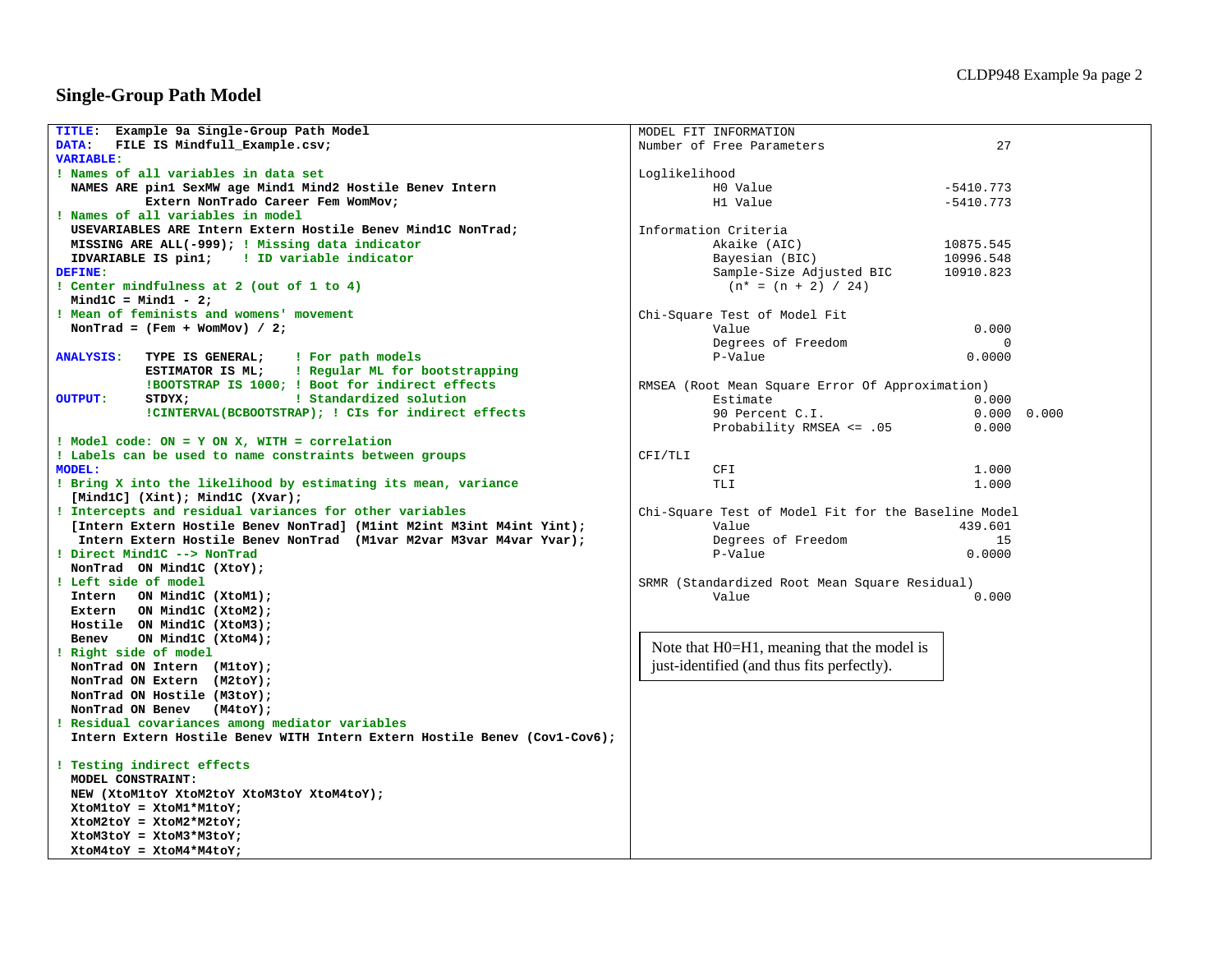|  | CLDP948 Example 9a page 3 |
|--|---------------------------|
|--|---------------------------|

|                           | MODEL RESULTS (UNSTANDARDIZED)              |       |                     |            | STDYX Standardization |          |       |                     |            |
|---------------------------|---------------------------------------------|-------|---------------------|------------|-----------------------|----------|-------|---------------------|------------|
|                           |                                             |       |                     | Two-Tailed |                       |          |       |                     | Two-Tailed |
|                           | Estimate                                    |       | $S.E.$ Est./ $S.E.$ | P-Value    |                       | Estimate |       | $S.E.$ Est./ $S.E.$ | P-Value    |
| NONTRAD ON                |                                             |       |                     |            | NONTRAD ON            |          |       |                     |            |
| MIND1C                    | $-0.012$                                    | 0.189 | $-0.063$            | 0.950      | MIND1C                | $-0.002$ | 0.034 | $-0.063$            | 0.950      |
| <b>INTERN</b>             | 0.563                                       | 0.073 | 7.690               | 0.000      | <b>INTERN</b>         | 0.307    | 0.039 | 7.934               | 0.000      |
| <b>EXTERN</b>             | 0.058                                       | 0.076 | 0.761               | 0.446      | EXTERN                | 0.029    | 0.038 | 0.762               | 0.446      |
| HOSTILE                   | $-0.813$                                    | 0.107 | $-7.571$            | 0.000      | HOSTILE               | $-0.282$ | 0.036 | $-7.799$            | 0.000      |
| <b>BENEV</b>              | $-0.212$                                    | 0.107 | $-1.981$            | 0.048      | <b>BENEV</b>          | $-0.069$ | 0.035 | $-1.985$            | 0.047      |
|                           |                                             |       |                     |            |                       |          |       |                     |            |
| ON<br>INTERN              |                                             |       |                     |            | INTERN<br>ON          |          |       |                     |            |
| MIND1C                    | 0.335                                       | 0.116 | 2.880               | 0.004      | MIND1C                | 0.112    | 0.039 | 2.898               | 0.004      |
| EXTERN ON                 |                                             |       |                     |            | EXTERN<br>ON          |          |       |                     |            |
| MIND1C                    | 0.041                                       | 0.108 | 0.383               | 0.702      | MIND1C                | 0.015    | 0.039 | 0.383               | 0.702      |
| HOSTILE ON                |                                             |       |                     |            | HOSTILE ON            |          |       |                     |            |
| MIND1C                    | $-0.196$                                    | 0.074 | $-2.637$            | 0.008      | MIND1C                | $-0.103$ | 0.039 | $-2.651$            | 0.008      |
| <b>BENEV</b><br>ON        |                                             |       |                     |            | BENEV<br>ON           |          |       |                     |            |
| MIND1C                    | $-0.052$                                    | 0.070 | $-0.746$            | 0.455      | MIND1C                | $-0.029$ | 0.039 | $-0.747$            | 0.455      |
|                           |                                             |       |                     |            |                       |          |       |                     |            |
|                           |                                             |       |                     |            | INTERN<br>WITH        |          |       |                     |            |
| INTERN WITH               |                                             |       |                     |            |                       |          |       |                     |            |
| <b>EXTERN</b>             | 0.602                                       | 0.067 | 8.938               | 0.000      | <b>EXTERN</b>         | 0.377    | 0.034 | 11.117              | 0.000      |
| HOSTILE                   | $-0.374$                                    | 0.046 | $-8.206$            | 0.000      | HOSTILE               | $-0.339$ | 0.035 | $-9.789$            | 0.000      |
| <b>BENEV</b>              | $-0.007$                                    | 0.041 | $-0.165$            | 0.869      | <b>BENEV</b>          | $-0.006$ | 0.039 | $-0.165$            | 0.869      |
| EXTERN WITH               |                                             |       |                     |            | EXTERN WITH           |          |       |                     |            |
| HOSTILE                   | 0.036                                       | 0.040 | 0.909               | 0.363      | HOSTILE               | 0.036    | 0.039 | 0.910               | 0.363      |
| <b>BENEV</b>              | 0.147                                       | 0.038 | 3.862               | 0.000      | <b>BENEV</b>          | 0.153    | 0.038 | 4.002               | 0.000      |
| HOSTILE WITH              |                                             |       |                     |            | HOSTILE WITH          |          |       |                     |            |
| <b>BENEV</b>              | 0.112                                       | 0.026 | 4.257               | 0.000      | <b>BENEV</b>          | 0.169    | 0.038 | 4.444               | 0.000      |
|                           |                                             |       |                     |            |                       |          |       |                     |            |
|                           | Means (OF PREDICTORS IN THE LIKELIHOOD)     |       |                     |            | Means                 |          |       |                     |            |
| MIND1C                    | 0.835                                       | 0.017 | 48.266              | 0.000      | MIND1C                | 1.889    | 0.065 | 28.928              | 0.000      |
| Intercepts                |                                             |       |                     |            | Intercepts            |          |       |                     |            |
| <b>INTERN</b>             | 4.971                                       | 0.110 | 45.208              | 0.000      | INTERN                | 3.757    | 0.142 | 26.489              | 0.000      |
| <b>EXTERN</b>             | 4.063                                       | 0.102 | 39.929              | 0.000      | <b>EXTERN</b>         | 3.342    | 0.126 | 26.509              | 0.000      |
| HOSTILE                   | 4.069                                       | 0.070 | 58.010              | 0.000      | HOSTILE               | 4.826    | 0.148 | 32.597              | 0.000      |
| <b>BENEV</b>              | 4.109                                       | 0.066 | 62.245              | 0.000      | <b>BENEV</b>          | 5.204    | 0.164 | 31.760              | 0.000      |
| NONTRAD                   | 7.457                                       | 0.731 | 10.203              | 0.000      | NONTRAD               | 3.074    | 0.309 | 9.948               | 0.000      |
|                           |                                             |       |                     |            |                       |          |       |                     |            |
|                           | Variances (OF PREDICTORS IN THE LIKELIHOOD) |       |                     |            | Variances             |          |       |                     |            |
| MIND1C                    | 0.195                                       | 0.011 | 18.069              | 0.000      | MIND1C                | 1.000    | 0.000 | 999.000             | 999.000    |
| Residual Variances        |                                             |       |                     |            | Residual Variances    |          |       |                     |            |
| <b>INTERN</b>             | 1.729                                       | 0.096 | 18.070              | 0.000      | <b>INTERN</b>         | 0.987    | 0.009 | 114.104             | 0.000      |
| <b>EXTERN</b>             | 1.478                                       | 0.082 | 17.995              | 0.000      | <b>EXTERN</b>         | 1.000    | 0.001 | 847.222             | 0.000      |
| HOSTILE                   | 0.704                                       | 0.039 | 18.070              | 0.000      | HOSTILE               | 0.989    | 0.008 | 124.491             | 0.000      |
| <b>BENEV</b>              | 0.623                                       | 0.034 | 18.069              | 0.000      | <b>BENEV</b>          | 0.999    | 0.002 | 437.584             | 0.000      |
| <b>NONTRAD</b>            | 4.400                                       | 0.245 | 17.987              | 0.000      | <b>NONTRAD</b>        | 0.748    | 0.029 | 25.413              | 0.000      |
|                           |                                             |       |                     |            |                       |          |       |                     |            |
| New/Additional Parameters |                                             |       |                     |            | R-SOUARE              |          |       |                     |            |
| XTOM1TOY                  | 0.189                                       | 0.070 | 2.697               | 0.007      | Observed              |          |       |                     | Two-Tailed |
| XTOM2TOY                  | 0.002                                       | 0.007 | 0.341               | 0.733      | Variable              | Estimate | S.E.  | Est./S.E.           | P-Value    |
| XTOM3TOY                  | 0.159                                       | 0.064 | 2.490               | 0.013      | <b>INTERN</b>         | 0.013    | 0.009 | 1.449               | 0.147      |
| XTOM4TOY                  | 0.011                                       | 0.016 | 0.699               | 0.485      | <b>EXTERN</b>         | 0.000    | 0.001 | 0.192               | 0.848      |
|                           |                                             |       |                     |            | HOSTILE               | 0.011    | 0.008 | 1.325               | 0.185      |
|                           |                                             |       |                     |            | <b>BENEV</b>          | 0.001    | 0.002 | 0.373               | 0.709      |
|                           |                                             |       |                     |            | <b>NONTRAD</b>        | 0.252    | 0.029 | 8.563               | 0.000      |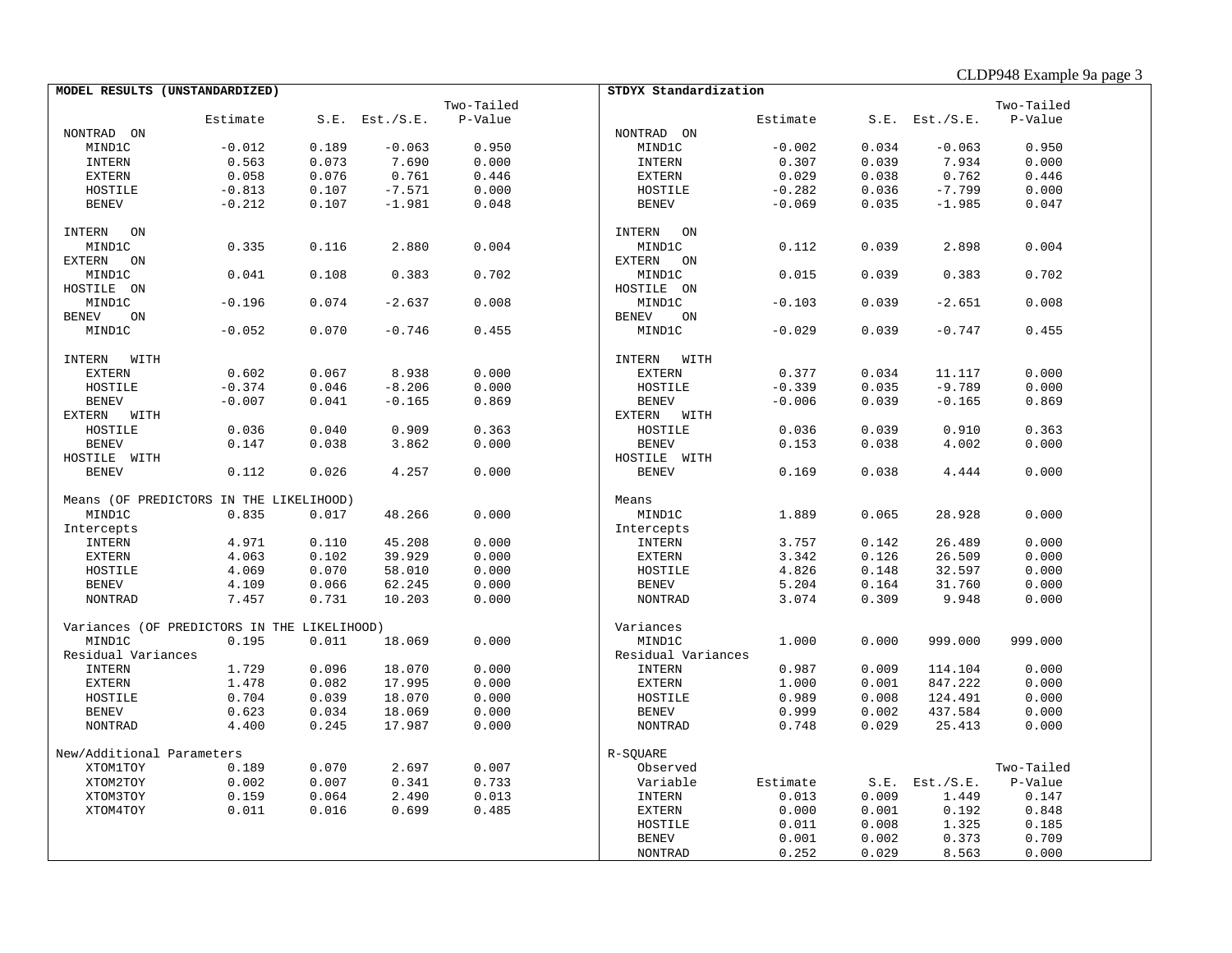## **Multiple-Group Path Model (all parameters estimated separately by gender)**

| TITLE: Example 9a Multiple-Group Path Model (all paths separate)      | MODEL Women:                                                                |  |  |  |  |  |
|-----------------------------------------------------------------------|-----------------------------------------------------------------------------|--|--|--|--|--|
|                                                                       | ! Bring X into the likelihood by estimating its mean and variance           |  |  |  |  |  |
| DATA: FILE IS Mindfull_Example.csv;                                   | [Mind1C] (wXint); Mind1C (wXvar);                                           |  |  |  |  |  |
| <b>VARIABLE:</b>                                                      | ! Intercepts and residual variances for other variables                     |  |  |  |  |  |
| ! Names of all variables in data set                                  | [Intern Extern Hostile Benev NonTrad] (wM1int wM2int wM3int wM4int wYint);  |  |  |  |  |  |
| NAMES ARE pin1 SexMW age Mind1 Mind2 Hostile Benev Intern             | Intern Extern Hostile Benev NonTrad (wM1var wM2var wM3var wM4var wYvar);    |  |  |  |  |  |
| Extern NonTrado Career Fem WomMov;                                    | ! Direct Mind1C --> NonTrad                                                 |  |  |  |  |  |
| ! Names of all variables in model                                     | NonTrad ON Mind1C (wXtoY);                                                  |  |  |  |  |  |
| USEVARIABLES ARE Intern Extern Hostile Benev MindlC NonTrad;          | ! Left side of model                                                        |  |  |  |  |  |
|                                                                       |                                                                             |  |  |  |  |  |
| MISSING ARE ALL(-999); ! Missing data indicator                       | Intern ON Mind1C (wXtoM1);                                                  |  |  |  |  |  |
| IDVARIABLE IS pin1; : ID variable indicator                           | Extern ON Mind1C (wXtoM2);                                                  |  |  |  |  |  |
| GROUPING IS SexMW (0=Men, 1=Women); ! Grouping variable               | Hostile ON Mind1C (wXtoM3);                                                 |  |  |  |  |  |
| DEFINE:                                                               | Benev<br>ON MindlC (wXtoM4);                                                |  |  |  |  |  |
| ! Center mindfulness at 2 (out of 1 to 4)                             | ! Right side of model                                                       |  |  |  |  |  |
| Mind $1C = Mind1 - 2;$                                                | NonTrad ON Intern (wM1toY);                                                 |  |  |  |  |  |
| ! Mean of feminists and womens' movement                              | NonTrad ON Extern (wM2toY);                                                 |  |  |  |  |  |
| NonTrad = $(Fem + WomMov) / 2;$                                       | NonTrad ON Hostile (wM3toY);                                                |  |  |  |  |  |
| <b>ANALYSIS:</b><br>TYPE IS GENERAL;<br>! For path models             | NonTrad ON Benev (wM4toY);                                                  |  |  |  |  |  |
| ! Regular ML for bootstrapping<br>ESTIMATOR IS ML;                    | ! Residual covariances among mediator variables                             |  |  |  |  |  |
| !BOOTSTRAP IS 1000; ! Boot for indirect effects                       | Intern Extern Hostile Benev WITH Intern Extern Hostile Benev (wCov1-wCov6); |  |  |  |  |  |
| ! Standardized solution<br><b>OUTPUT:</b><br>STDYX;                   | ! Testing indirect effects                                                  |  |  |  |  |  |
| !CINTERVAL(BCBOOTSTRAP); ! CIs for indirect effects                   | MODEL CONSTRAINT:                                                           |  |  |  |  |  |
| ! Model code: ON = Y ON X, WITH = correlation                         | NEW (wXtoM1Y wXtoM2Y wXtoM3Y wXtoM4Y);                                      |  |  |  |  |  |
| ! Labels can be used to name constraints between groups               | $wX$ toM1Y = $wX$ toM1* $wM1$ toY; $wX$ toM2Y = $wX$ toM2* $wM2$ toY;       |  |  |  |  |  |
|                                                                       | $wX$ toM3Y = $wX$ toM3* $wM3$ toY; $wX$ toM4Y = $wX$ toM4* $wM4$ toY;       |  |  |  |  |  |
| MODEL: MODEL FOR MEN AS REFERENCE GROUP                               |                                                                             |  |  |  |  |  |
| ! Bring X into the likelihood by estimating its mean, variance        | MODEL FIT INFORMATION                                                       |  |  |  |  |  |
| [MindlC] $(mXint);$ MindlC $(mXvar);$                                 | Number of Free Parameters<br>54                                             |  |  |  |  |  |
| ! Intercepts and residual variances for other variables               |                                                                             |  |  |  |  |  |
| [Intern Extern Hostile] (mMlint mM2int mM3int);                       |                                                                             |  |  |  |  |  |
|                                                                       | Loglikelihood                                                               |  |  |  |  |  |
| [Benev NonTrad] (mM4int mYint);                                       | HO Value<br>$-5332.207$                                                     |  |  |  |  |  |
| Intern Extern Hostile (mM1var mM2var mM3var);                         | H1 Value<br>$-5332.207$                                                     |  |  |  |  |  |
| Benev NonTrad (mM4var mYvar);                                         | Information Criteria                                                        |  |  |  |  |  |
|                                                                       | Akaike (AIC)<br>10772.414                                                   |  |  |  |  |  |
| ! Direct Mind1C --> NonTrad                                           | Bayesian (BIC)<br>11014.420                                                 |  |  |  |  |  |
| NonTrad ON Mind1C (mXtoY);                                            | Sample-Size Adjusted BIC<br>10842.970                                       |  |  |  |  |  |
| ! Left side of model                                                  | $(n* = (n + 2) / 24)$                                                       |  |  |  |  |  |
| Intern ON Mind1C (mXtoM1);                                            |                                                                             |  |  |  |  |  |
| Extern ON Mind1C (mXtoM2);                                            | Chi-Square Test of Model Fit                                                |  |  |  |  |  |
| Hostile ON Mind1C (mXtoM3);                                           | 0.000<br>Value                                                              |  |  |  |  |  |
| Benev<br>ON Mind1C (mXtoM4);                                          | Degrees of Freedom<br>$\Omega$                                              |  |  |  |  |  |
| ! Right side of model                                                 | P-Value<br>0.0000                                                           |  |  |  |  |  |
| NonTrad ON Intern (mM1toY);                                           | Chi-Square Contribution From Each Group                                     |  |  |  |  |  |
| NonTrad ON Extern (mM2toY);                                           | MEN<br>0.000                                                                |  |  |  |  |  |
| NonTrad ON Hostile (mM3toY);                                          | <b>WOMEN</b><br>0.000                                                       |  |  |  |  |  |
| NonTrad ON Benev (mM4toY);                                            |                                                                             |  |  |  |  |  |
| ! Residual covariances among mediator variables                       | RMSEA (Root Mean Square Error Of Approximation)                             |  |  |  |  |  |
| Intern WITH Extern Hostile Benev (mCov1-mCov4);                       | Estimate<br>0.000                                                           |  |  |  |  |  |
| Extern WiTH Hostile Benev (mCov5-mCov6);                              | 90 Percent C.I.<br>0.000 0.000                                              |  |  |  |  |  |
|                                                                       | Probability RMSEA <= .05<br>0.000                                           |  |  |  |  |  |
| ! Testing indirect effects                                            |                                                                             |  |  |  |  |  |
| MODEL CONSTRAINT:                                                     | CFI/TLI                                                                     |  |  |  |  |  |
| NEW (mXtoM1Y mXtoM2Y mXtoM3Y mXtoM4Y);                                | CFI<br>1.000                                                                |  |  |  |  |  |
| $mX$ toM1Y = $mX$ toM1* $mM$ 1toY; $mX$ toM2Y = $mX$ toM2* $mM2$ toY; | 1.000<br>TLI                                                                |  |  |  |  |  |
| $mX$ toM3Y = $mX$ toM3* $mM3$ toY; $mX$ toM4Y = $mX$ toM4* $mM4$ toY; |                                                                             |  |  |  |  |  |
|                                                                       |                                                                             |  |  |  |  |  |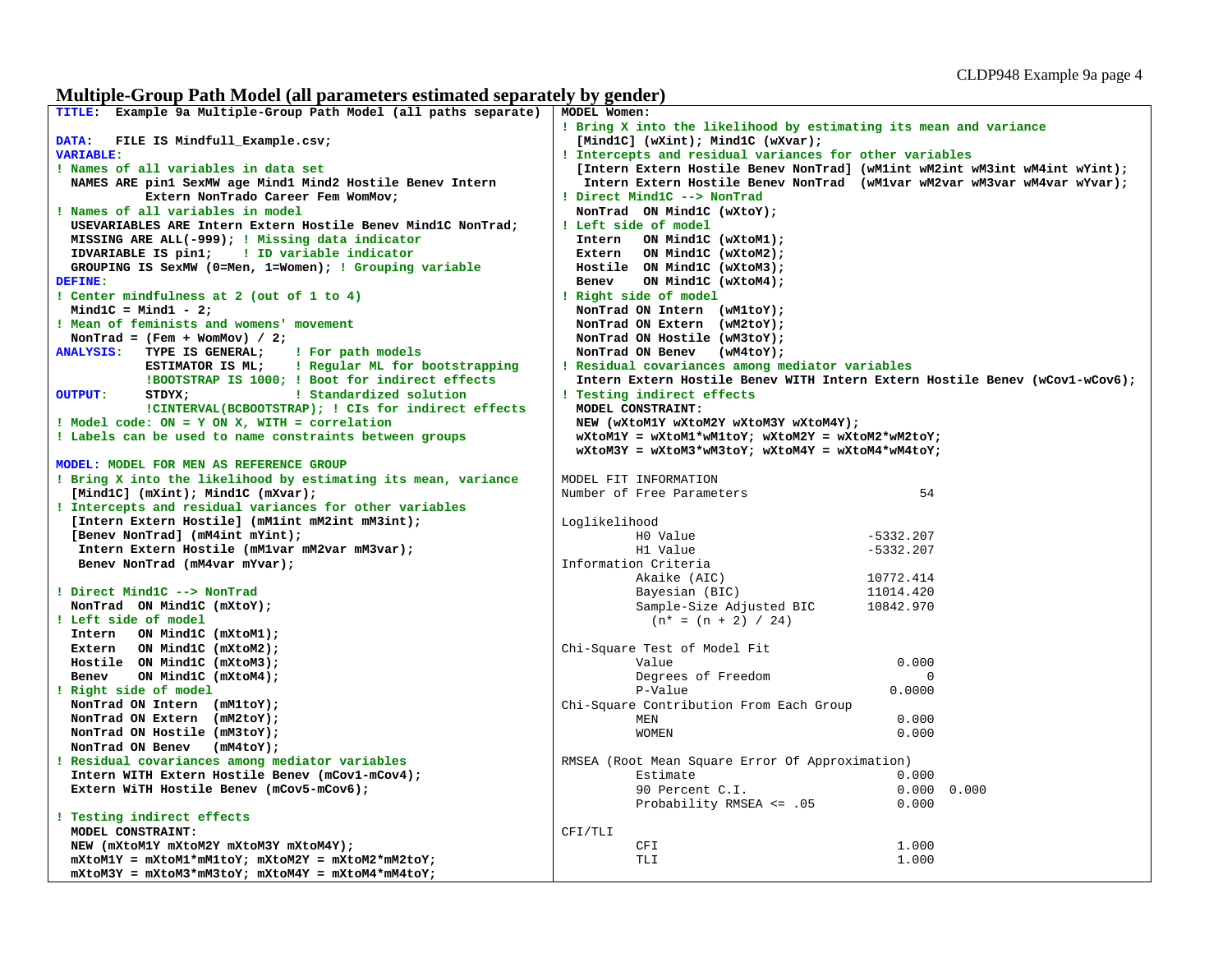| UNSTANDARDIZED MODEL RESULTS |          |       |                     |            | UNSTANDARDIZED MODEL RESULTS |          |       |                     |            |  |
|------------------------------|----------|-------|---------------------|------------|------------------------------|----------|-------|---------------------|------------|--|
|                              |          |       |                     | Two-Tailed |                              |          |       |                     | Two-Tailed |  |
|                              | Estimate |       | $S.E.$ Est./ $S.E.$ | P-Value    |                              | Estimate |       | $S.E.$ Est./ $S.E.$ | P-Value    |  |
| Group MEN                    |          |       |                     |            | Group WOMEN                  |          |       |                     |            |  |
|                              |          |       |                     |            |                              |          |       |                     |            |  |
| NONTRAD ON                   |          |       |                     |            | NONTRAD ON                   |          |       |                     |            |  |
| MIND1C                       | 0.213    | 0.301 | 0.707               | 0.479      | MIND1C                       | $-0.126$ | 0.239 | $-0.528$            | 0.597      |  |
| <b>INTERN</b>                | 0.548    | 0.110 | 4.995               | 0.000      | <b>INTERN</b>                | 0.449    | 0.097 | 4.626               | 0.000      |  |
| <b>EXTERN</b>                | 0.047    | 0.113 | 0.419               | 0.675      | <b>EXTERN</b>                | 0.084    | 0.099 | 0.847               | 0.397      |  |
| HOSTILE                      | $-0.845$ | 0.156 | $-5.402$            | 0.000      | HOSTILE                      | $-0.535$ | 0.150 | $-3.566$            | 0.000      |  |
| <b>BENEV</b>                 | $-0.158$ | 0.159 | $-0.991$            | 0.322      | <b>BENEV</b>                 | $-0.159$ | 0.144 | $-1.105$            | 0.269      |  |
| INTERN ON                    |          |       |                     |            | INTERN<br>ON                 |          |       |                     |            |  |
| MIND1C                       | 0.633    | 0.191 | 3.324               | 0.001      | MIND1C                       | 0.099    | 0.139 | 0.709               | 0.478      |  |
| EXTERN<br>ON                 |          |       |                     |            | <b>EXTERN</b><br>ON          |          |       |                     |            |  |
| MIND1C                       | 0.273    | 0.173 | 1.581               | 0.114      | MIND1C                       | $-0.117$ | 0.138 | $-0.846$            | 0.397      |  |
| HOSTILE ON                   |          |       |                     |            | HOSTILE ON                   |          |       |                     |            |  |
| MIND1C                       | $-0.171$ | 0.124 | $-1.385$            | 0.166      | MIND1C                       | $-0.181$ | 0.085 | $-2.143$            | 0.032      |  |
|                              |          |       |                     |            |                              |          |       |                     |            |  |
| <b>BENEV</b><br>ON           |          |       |                     |            | <b>BENEV</b><br>ON           |          |       |                     |            |  |
| MIND1C                       | $-0.314$ | 0.110 | $-2.842$            | 0.004      | MIND1C                       | 0.138    | 0.087 | 1.582               | 0.114      |  |
| INTERN WITH                  |          |       |                     |            | INTERN WITH                  |          |       |                     |            |  |
| <b>EXTERN</b>                | 0.640    | 0.110 | 5.807               | 0.000      | <b>EXTERN</b>                | 0.556    | 0.080 | 6.934               | 0.000      |  |
| HOSTILE                      | $-0.475$ | 0.078 | $-6.047$            | 0.000      | HOSTILE                      | $-0.184$ | 0.047 | $-3.913$            | 0.000      |  |
| <b>BENEV</b>                 | 0.107    | 0.065 | 1.633               | 0.102      | <b>BENEV</b>                 | $-0.012$ | 0.048 | $-0.245$            | 0.806      |  |
| EXTERN WITH                  |          |       |                     |            | EXTERN WITH                  |          |       |                     |            |  |
| HOSTILE                      | 0.058    | 0.067 | 0.869               | 0.385      | HOSTILE                      | 0.023    | 0.045 | 0.508               | 0.612      |  |
| <b>BENEV</b>                 | 0.154    | 0.060 | 2.576               | 0.010      | <b>BENEV</b>                 | 0.157    | 0.048 | 3.285               | 0.001      |  |
| HOSTILE WITH                 |          |       |                     |            | HOSTILE WITH                 |          |       |                     |            |  |
| <b>BENEV</b>                 | 0.036    | 0.042 | 0.846               | 0.397      | <b>BENEV</b>                 | 0.118    | 0.030 | 4.008               | 0.000      |  |
|                              |          |       |                     |            |                              |          |       |                     |            |  |
| Means                        |          |       |                     |            | Means                        |          |       |                     |            |  |
| MIND1C                       | 0.817    | 0.026 | 31.181              | 0.000      | MIND1C                       | 0.847    | 0.023 | 36.886              | 0.000      |  |
| Intercepts                   |          |       |                     |            | Intercepts                   |          |       |                     |            |  |
| INTERN                       | 4.391    | 0.176 | 24.928              | 0.000      | INTERN                       | 5.414    | 0.133 | 40.622              | 0.000      |  |
| <b>EXTERN</b>                | 3.871    | 0.159 | 24.272              | 0.000      | <b>EXTERN</b>                | 4.200    | 0.132 | 31.900              | 0.000      |  |
| HOSTILE                      | 4.334    | 0.114 | 37.859              | 0.000      | HOSTILE                      | 3.853    | 0.081 | 47.513              | 0.000      |  |
| <b>BENEV</b>                 | 4.460    | 0.102 | 43.703              | 0.000      | <b>BENEV</b>                 | 3.848    | 0.084 | 45.915              | 0.000      |  |
| <b>NONTRAD</b>               | 6.814    | 1.125 | 6.059               | 0.000      | <b>NONTRAD</b>               | 7.172    | 0.938 | 7.646               | 0.000      |  |
| Variances                    |          |       |                     |            | Variances                    |          |       |                     |            |  |
| MIND1C                       | 0.187    | 0.016 | 11.683              | 0.000      | MIND1C                       | 0.200    | 0.015 | 13.784              | 0.000      |  |
| Residual Variances           |          |       |                     |            | Residual Variances           |          |       |                     |            |  |
| <b>INTERN</b>                | 1.857    | 0.159 | 11.683              | 0.000      | <b>INTERN</b>                | 1.473    | 0.107 | 13.784              | 0.000      |  |
| <b>EXTERN</b>                | 1.522    | 0.131 | 11.636              | 0.000      | <b>EXTERN</b>                | 1.433    | 0.104 | 13.732              | 0.000      |  |
| HOSTILE                      | 0.784    | 0.067 | 11.683              | 0.000      | HOSTILE                      | 0.545    | 0.040 | 13.784              | 0.000      |  |
| <b>BENEV</b>                 | 0.623    | 0.053 | 11.683              | 0.000      | <b>BENEV</b>                 | 0.583    | 0.042 | 13.784              | 0.000      |  |
| NONTRAD                      | 4.124    | 0.356 | 11.576              | 0.000      | <b>NONTRAD</b>               | 4.230    | 0.307 | 13.765              | 0.000      |  |
|                              |          |       |                     |            |                              |          |       |                     |            |  |
| New/Additional Parameters    |          |       |                     |            | New/Additional Parameters    |          |       |                     |            |  |
| MXTOM1Y                      | 0.347    | 0.125 | 2.767               | 0.006      | WXTOM1Y                      | 0.044    | 0.063 | 0.701               | 0.483      |  |
| MXTOM2Y                      | 0.013    | 0.032 | 0.405               | 0.685      | WXTOM2Y                      | $-0.010$ | 0.016 | $-0.602$            | 0.547      |  |
| MXTOM3Y                      | 0.145    | 0.108 | 1.341               | 0.180      | WXTOM3Y                      | 0.097    | 0.053 | 1.837               | 0.066      |  |
| MXTOM4Y                      | 0.050    | 0.053 | 0.935               | 0.350      | WXTOM4Y                      | $-0.022$ | 0.024 | $-0.906$            | 0.365      |  |
|                              |          |       |                     |            |                              |          |       |                     |            |  |